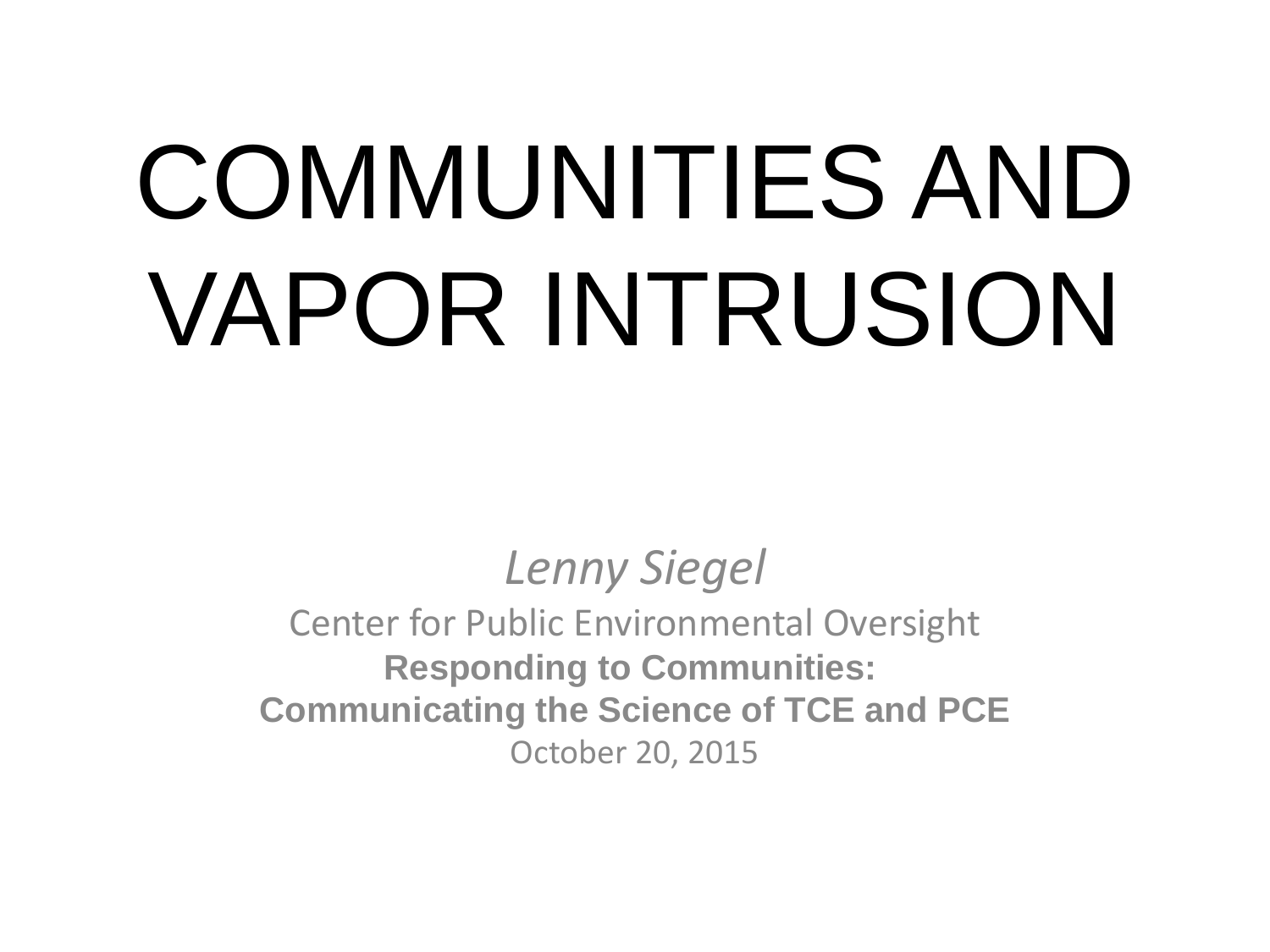- Community cooperation is essential.
- Intrusion is an apt term.
- Vapor intrusion is "rocket" science."
- Communities vary.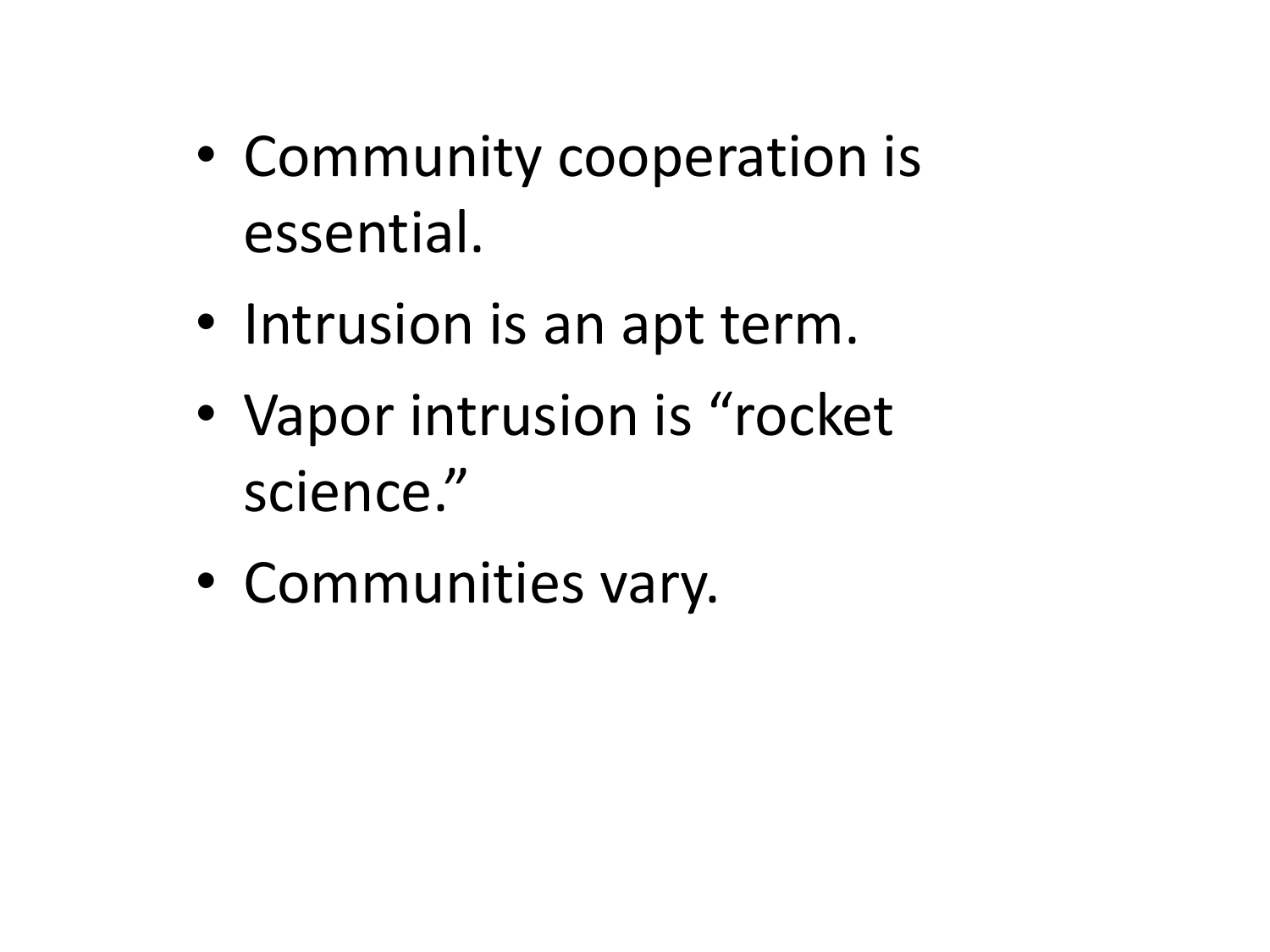# Engaging the Public

- Build Trust.
- Provide simple but accurate information in plain language.
- Provide opportunities for input (and personal risk management).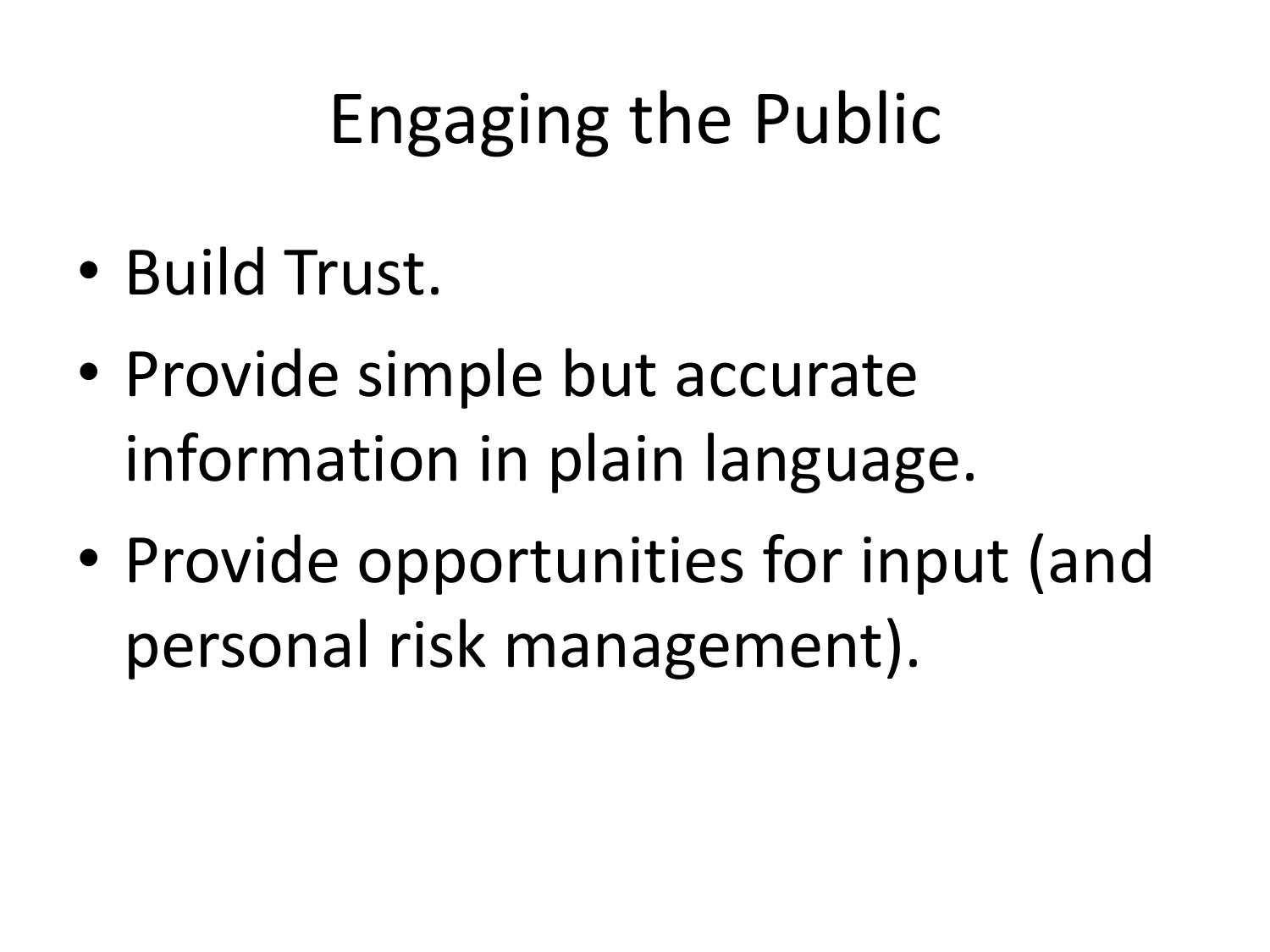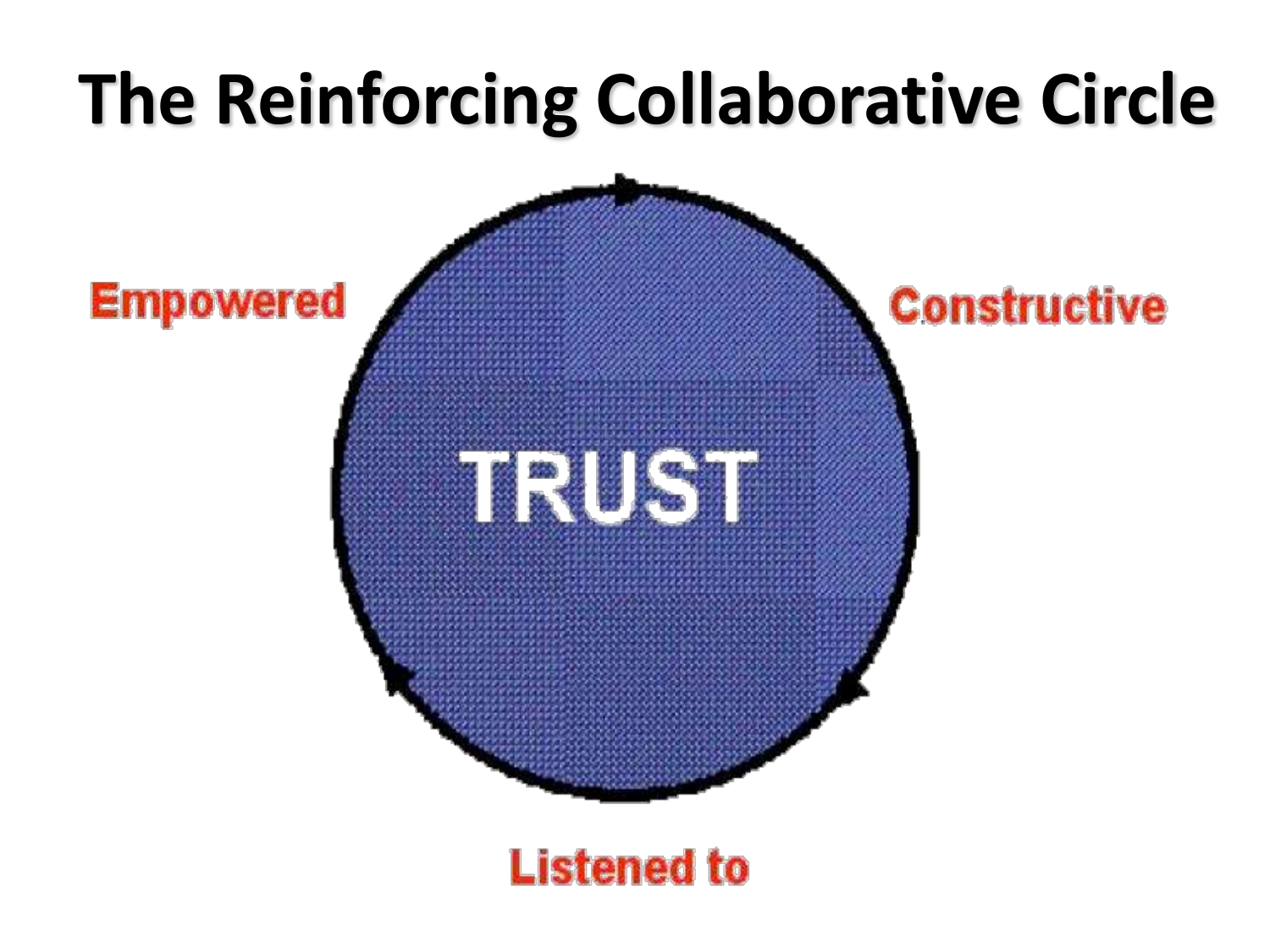#### A tale of two schools

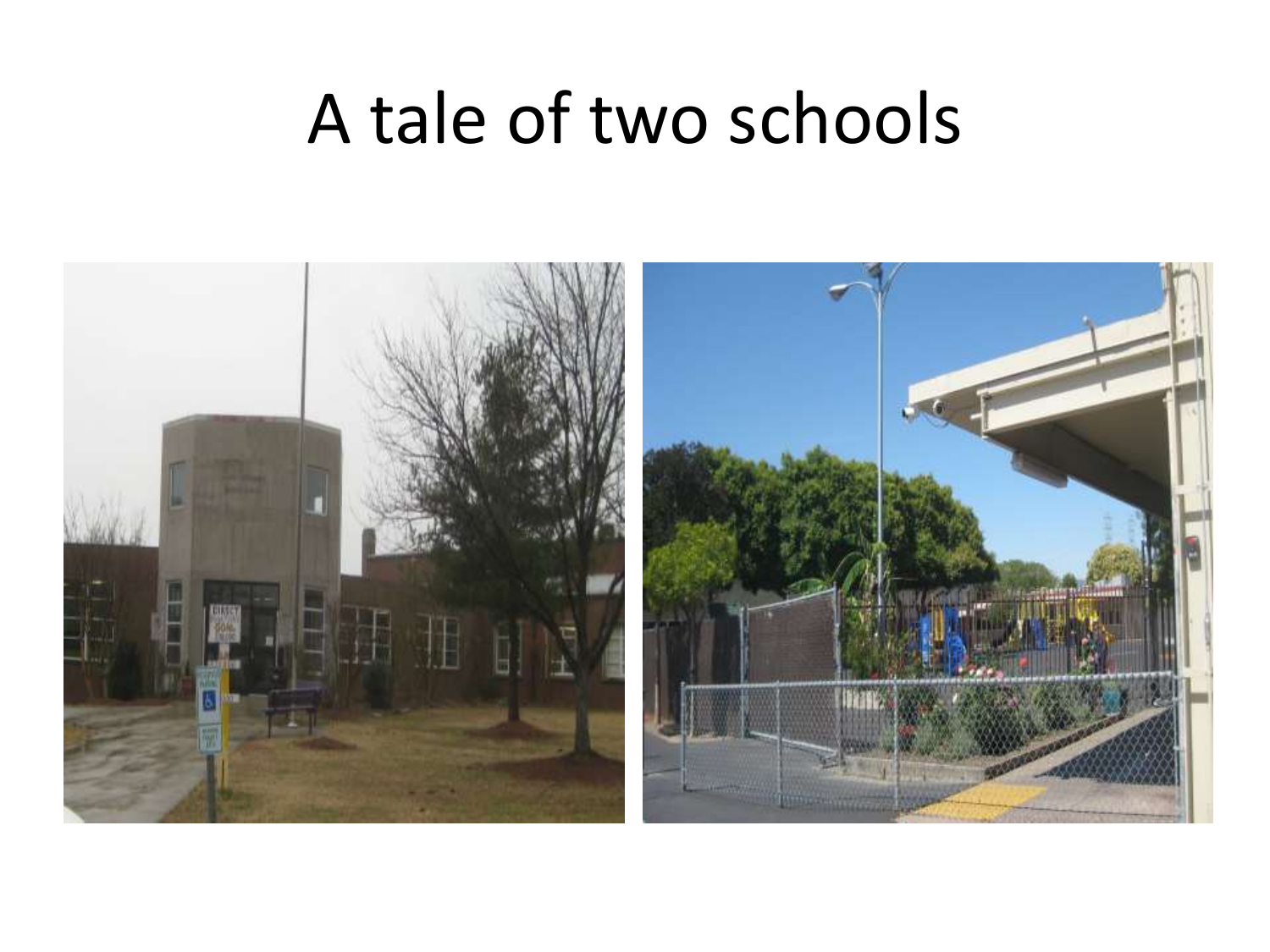# Providing Information

- Start with the basics
- Explain the conceptual site model
- Describe the decision-making process
- Avoid jargon and acronyms.
- Be aware of the Internet and social networking.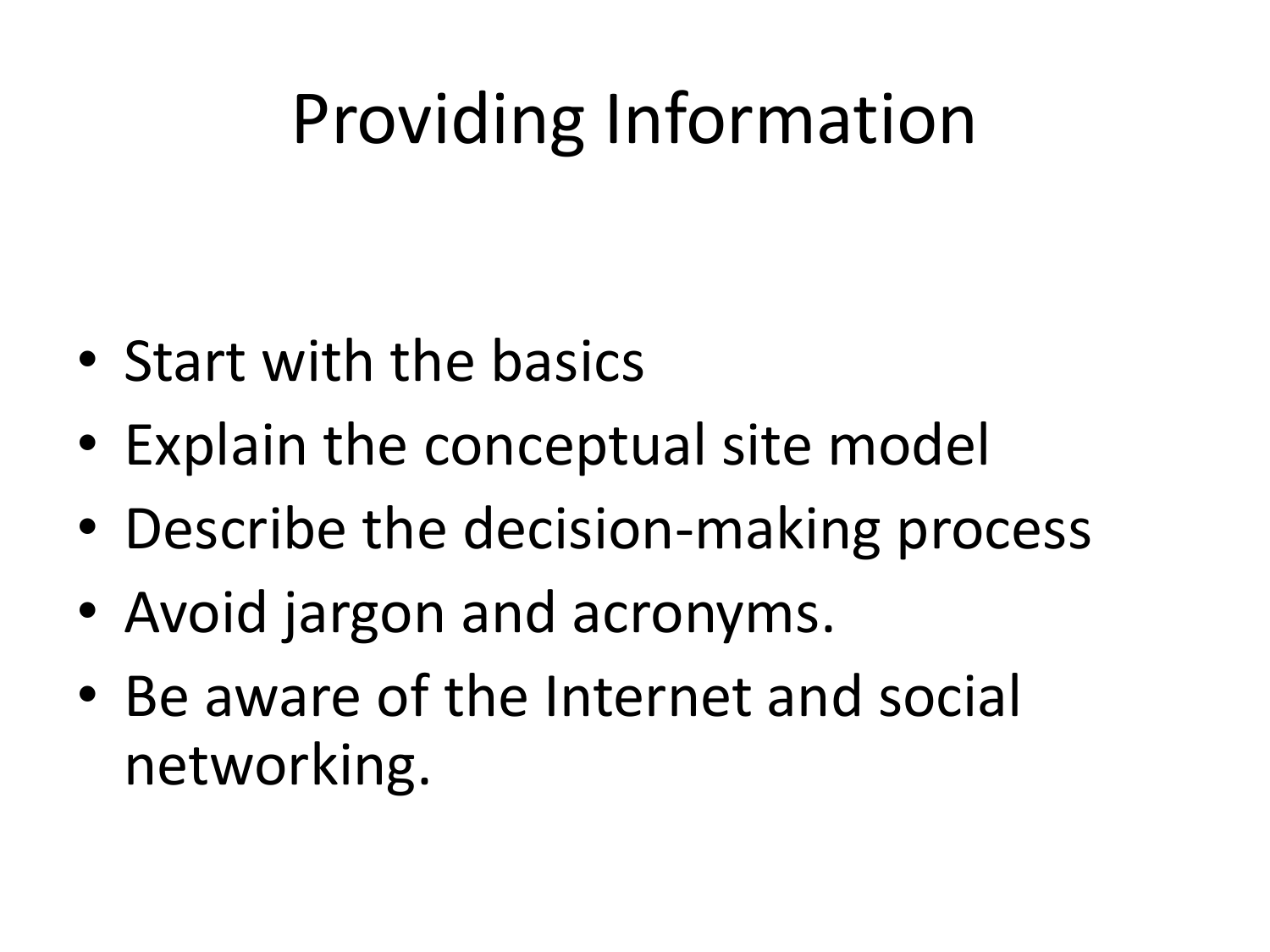#### A church basement in Ohio

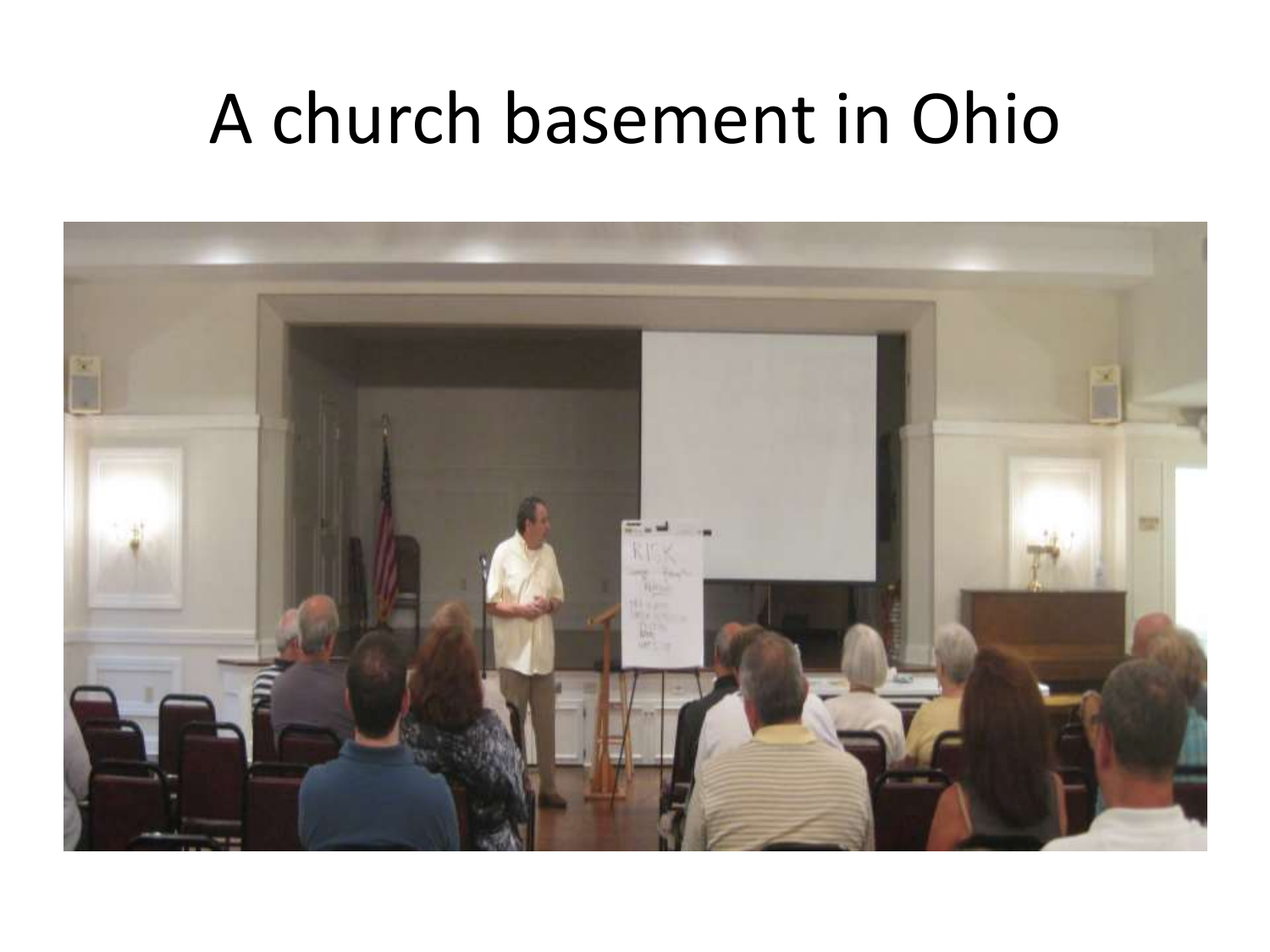# Opportunities to take part in decision-making

- Community Advisory Groups
- Technical Assistance Grants
- Cooperation with community-based organizations
- Policy level as well as local
- Personal risk management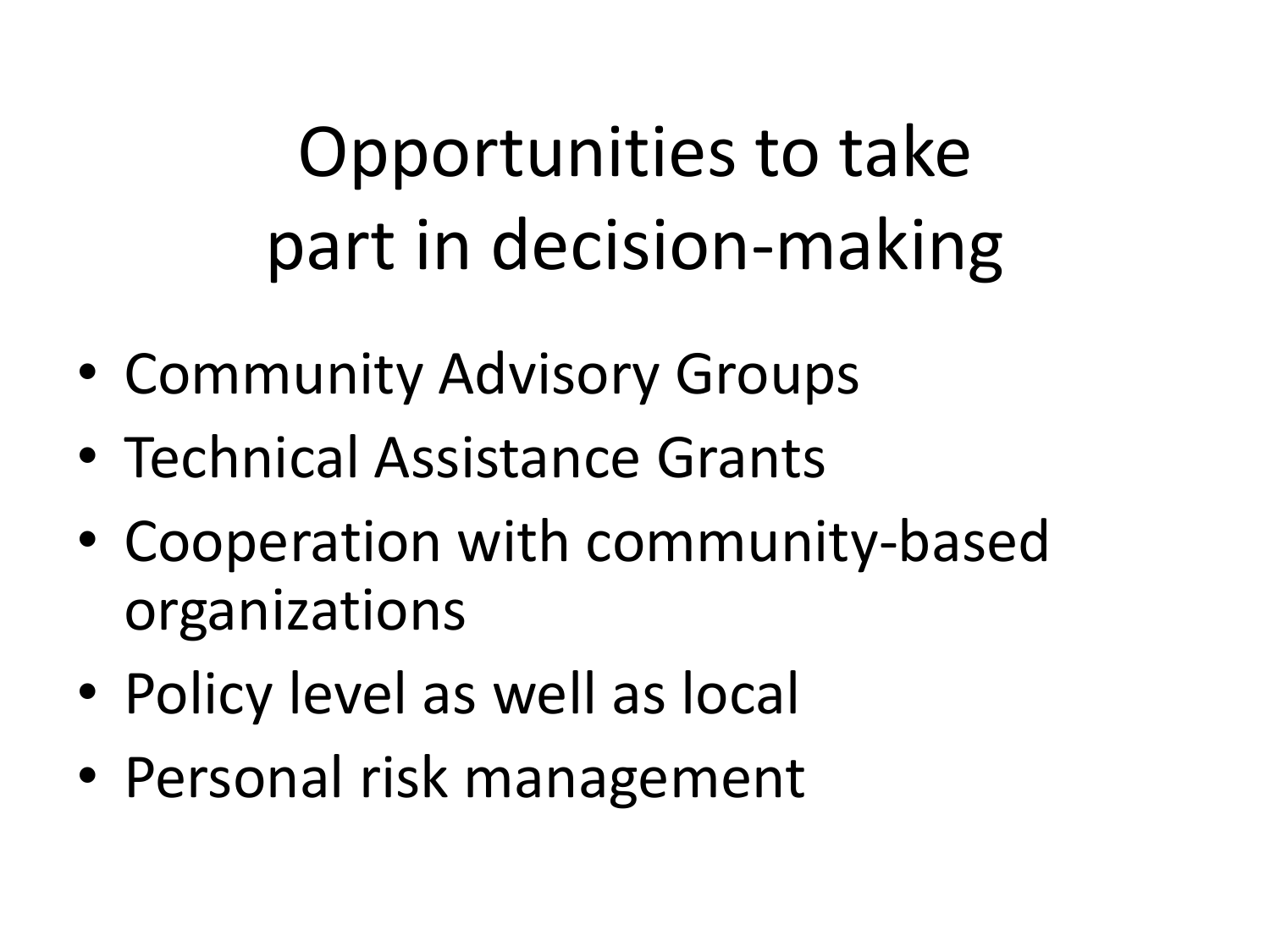### "Be alert but not alarmed"

- Vapor intrusion study areas should be larger than areas where there is unacceptable risk.
- Unacceptable risk doesn't mean everyone will get sick.
- Mitigation works because it reverses the upward vapor flow.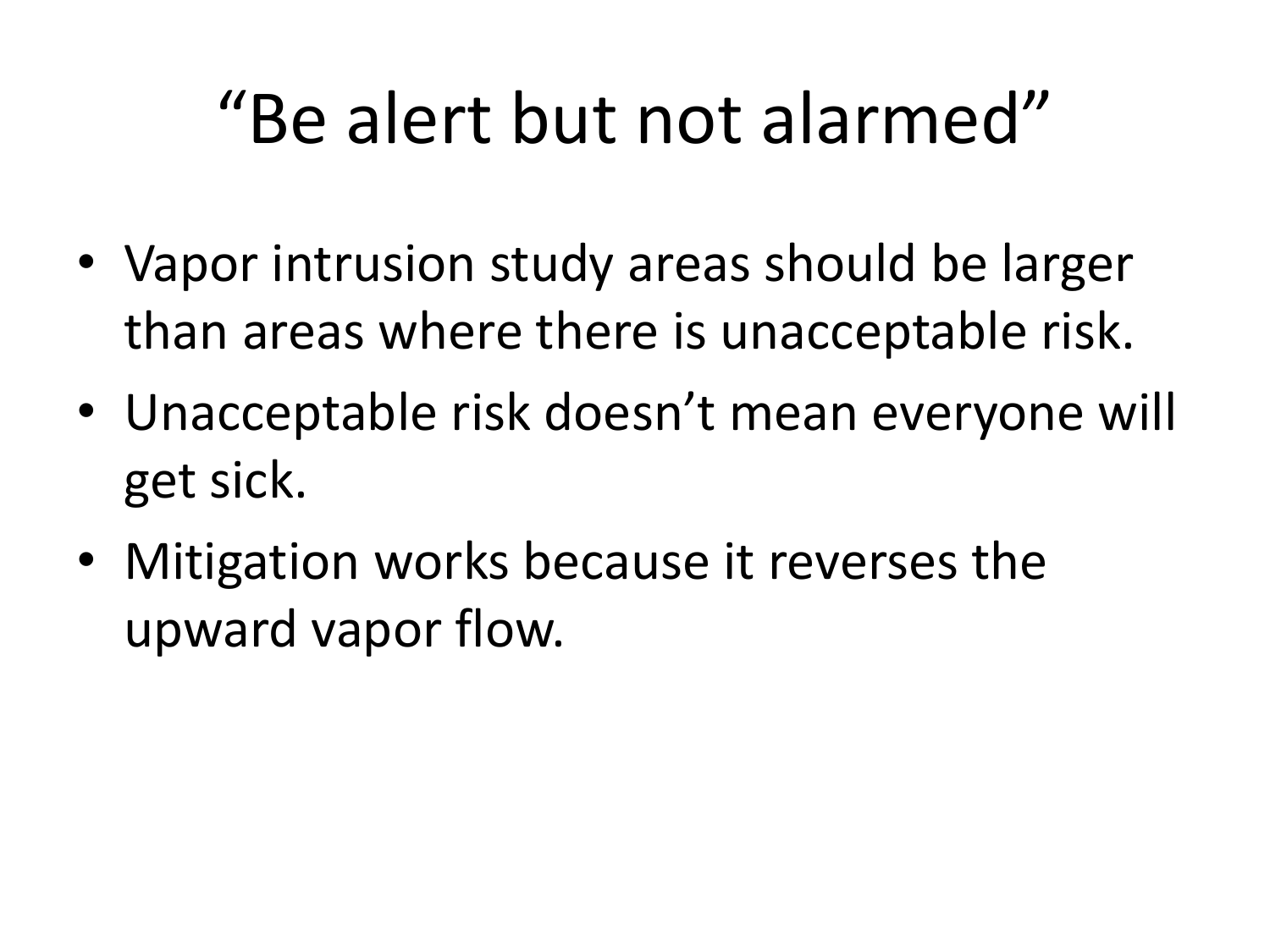### Evacuation

- Rarely justified by chronic risks, such as cancer
- Interim solutions may help.
- Pregnant women exposed to TCE are a special case.
- Never delay informing building occupants!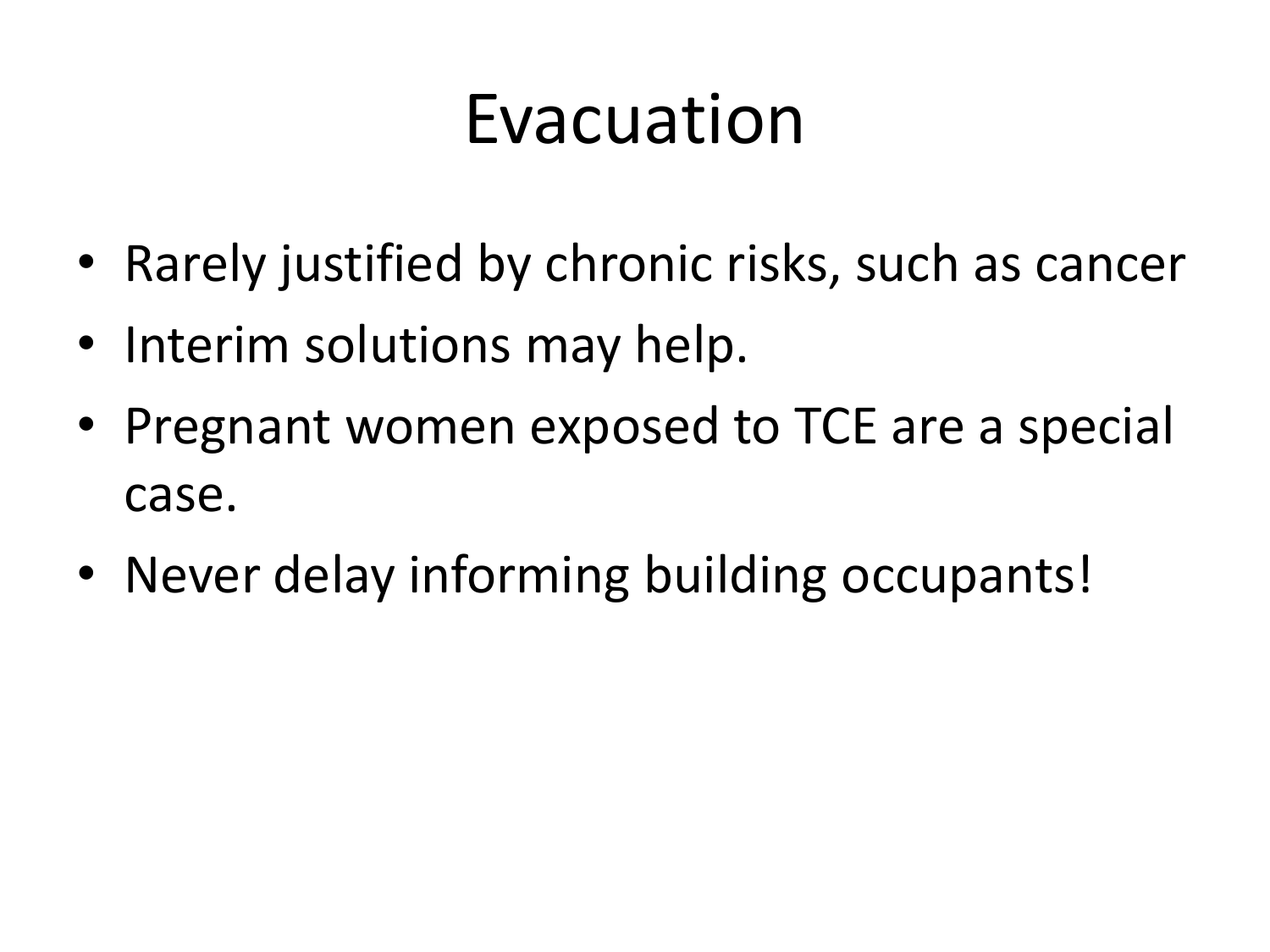#### E-mail me if you want to join CPEO's free *Brownfields Internet Forum* and/or *Military Environmental Forum* newsgroup.

**Lenny Siegel**

Center for Public Environmental Oversight c/o PSC, 278-A Hope St., Mountain View, CA 94041 USA +1-650/961-8918

[lsiegel@cpeo.org](mailto:lsiegel@cpeo.org) — <http://www.cpeo.org>